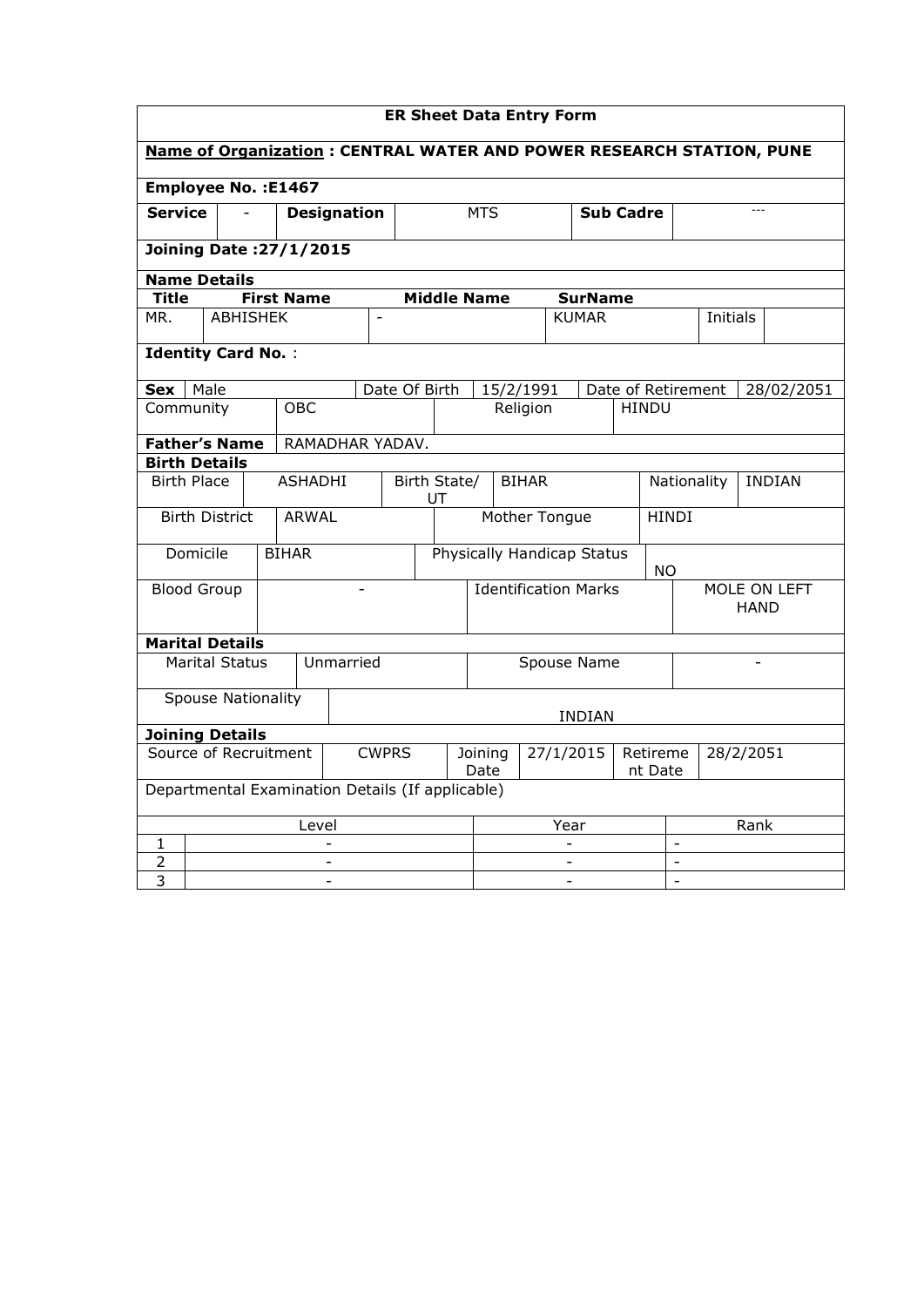| Remarks (if<br>any)             |                  |             |              |              |
|---------------------------------|------------------|-------------|--------------|--------------|
| Languages known                 |                  |             |              |              |
|                                 | Name of Language | <b>Read</b> | <b>Write</b> | <b>Speak</b> |
| Indian Languages<br>Known       | <b>HINDI</b>     | <b>YES</b>  | <b>YES</b>   | <b>YES</b>   |
| $\overline{2}$                  |                  |             |              |              |
| 3                               |                  |             |              |              |
| 4                               |                  |             |              |              |
| 5                               |                  |             |              |              |
|                                 |                  |             |              |              |
| Foreign Languages<br>Known<br>1 | <b>ENGLISH</b>   | <b>YES</b>  | <b>YES</b>   | <b>YES</b>   |
| $\overline{2}$                  |                  |             |              |              |
| 3                               |                  |             |              |              |

## Details of deputation (if applicable)

| Name of the Office | Post held at that<br>time in parent office | Name of post<br>(selected for<br>deputation |       | Period of deputation |
|--------------------|--------------------------------------------|---------------------------------------------|-------|----------------------|
|                    |                                            |                                             | Since | From                 |
|                    |                                            |                                             |       |                      |

## Details of Foreign Visit

| SI.<br>No. | Place of Visit | Date of<br>visit | Post held at<br>that time | Whether it<br>is a<br>personal or<br>official visit | Details of visit |
|------------|----------------|------------------|---------------------------|-----------------------------------------------------|------------------|
|            |                |                  |                           |                                                     |                  |

## Transfer/Posting Detail (if applicable)

| Place                    | Period of posting        |      |  |  |  |  |
|--------------------------|--------------------------|------|--|--|--|--|
|                          | Since                    | From |  |  |  |  |
|                          | -                        |      |  |  |  |  |
| $\overline{\phantom{0}}$ |                          |      |  |  |  |  |
|                          |                          |      |  |  |  |  |
|                          | $\overline{\phantom{0}}$ | -    |  |  |  |  |
|                          |                          |      |  |  |  |  |